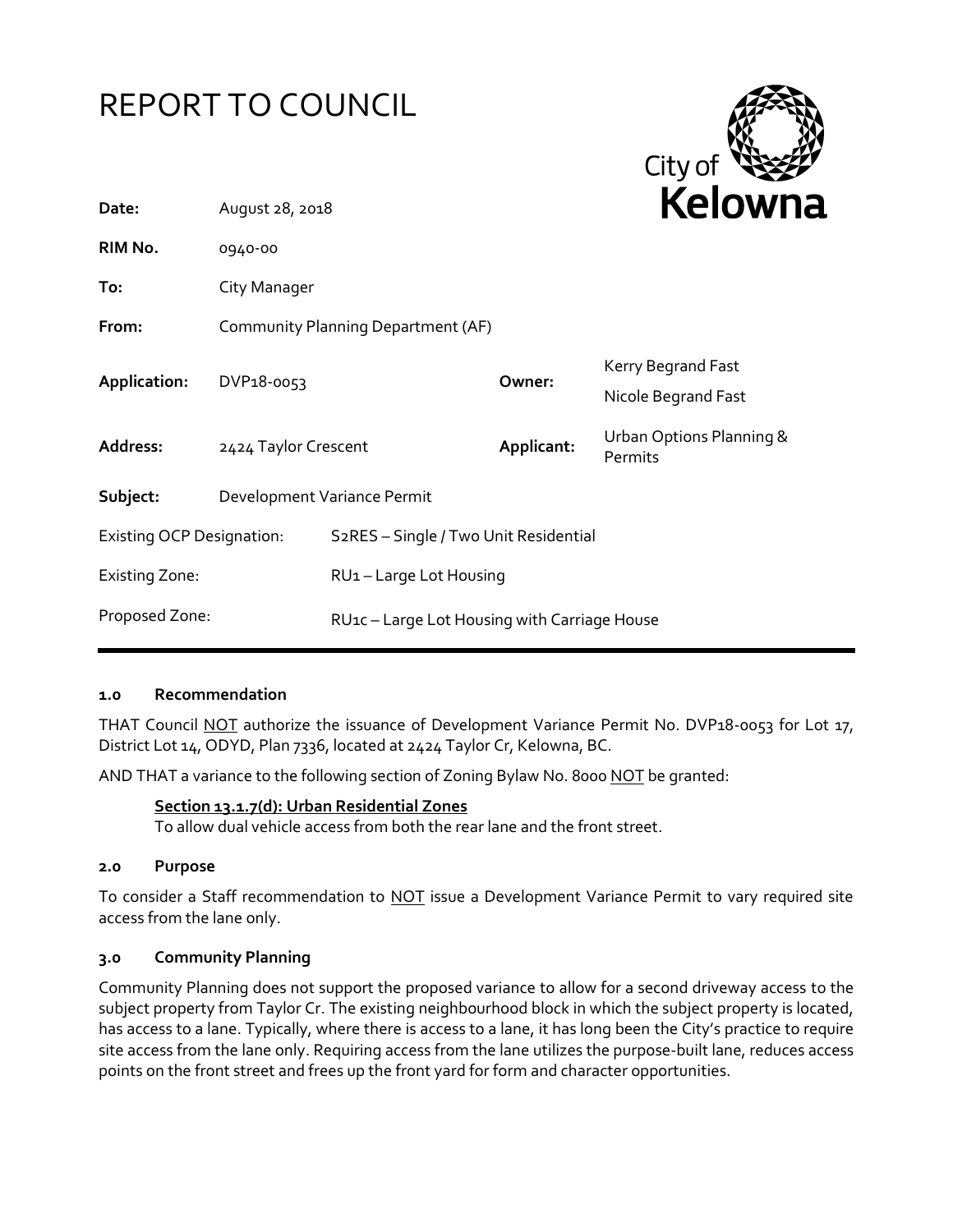Also, there is some concern that allowing the applicant to vary the zoning bylaw in this case regarding site access could potentially set a precedent for properties that come forth for redevelopment in the near and distant future and so it is important to treat all applications with the same requirements.

The applicant has expressed unique circumstances which require the additional access and parking from the front street and the lane. The applicants rational for the requested variance has been attached to this report.

# **4.0 Proposal**

4.1 Background

Currently, there is a single family dwelling and a few accessory structures located on the subject property. The existing single family dwelling and accessory structures are to be demolished and subsequently removed to facilitate the construction of a proposed new single family dwelling and carriage house.

# 4.2 Project Description

The applicant is planning to demolish the existing structures on the subject property and has proposed to redevelop the entire site. The redevelopment plans for the site include a second access from Taylor Cr as well as from the lane.

# 4.3 Variance

The applicant is seeking one variance to Zoning Bylaw No. 8000 to vary required site access from the lane to allow for dual access to the site from both the lane and the front street. The zoning bylaw states that all access should come from the lane when a development has access to a lane.

*Section 13.1.7 (d): Where a development has access to a lane, vehicular access to the development is only permitted from the lane, except for developments in hillside areas where the topography would require the slope of such access to exceed 15%.* 

# 4.4 Site Context

The subject property is located in South Pandosy near the intersection of Pandosy Street and Francis Avenue and just northeast of Kinsmen Park. The surrounding neighbourhood consists largely of RU1 – Large Lot Housing zoned properties with a several RU1c - Large Lot Housing with Carriage House and RU6 – Two Dwelling Housing zoned properties.

Specifically, adjacent land uses are as follows:

| Orientation | Zoning                              | <b>Land Use</b> |
|-------------|-------------------------------------|-----------------|
| North       | RU <sub>1</sub> – Large Lot Housing | Residential     |
| East        | RU <sub>1</sub> – Large Lot Housing | Residential     |
| South       | RU <sub>1</sub> – Large Lot Housing | Residential     |
| West        | RU <sub>1</sub> – Large Lot Housing | Residential     |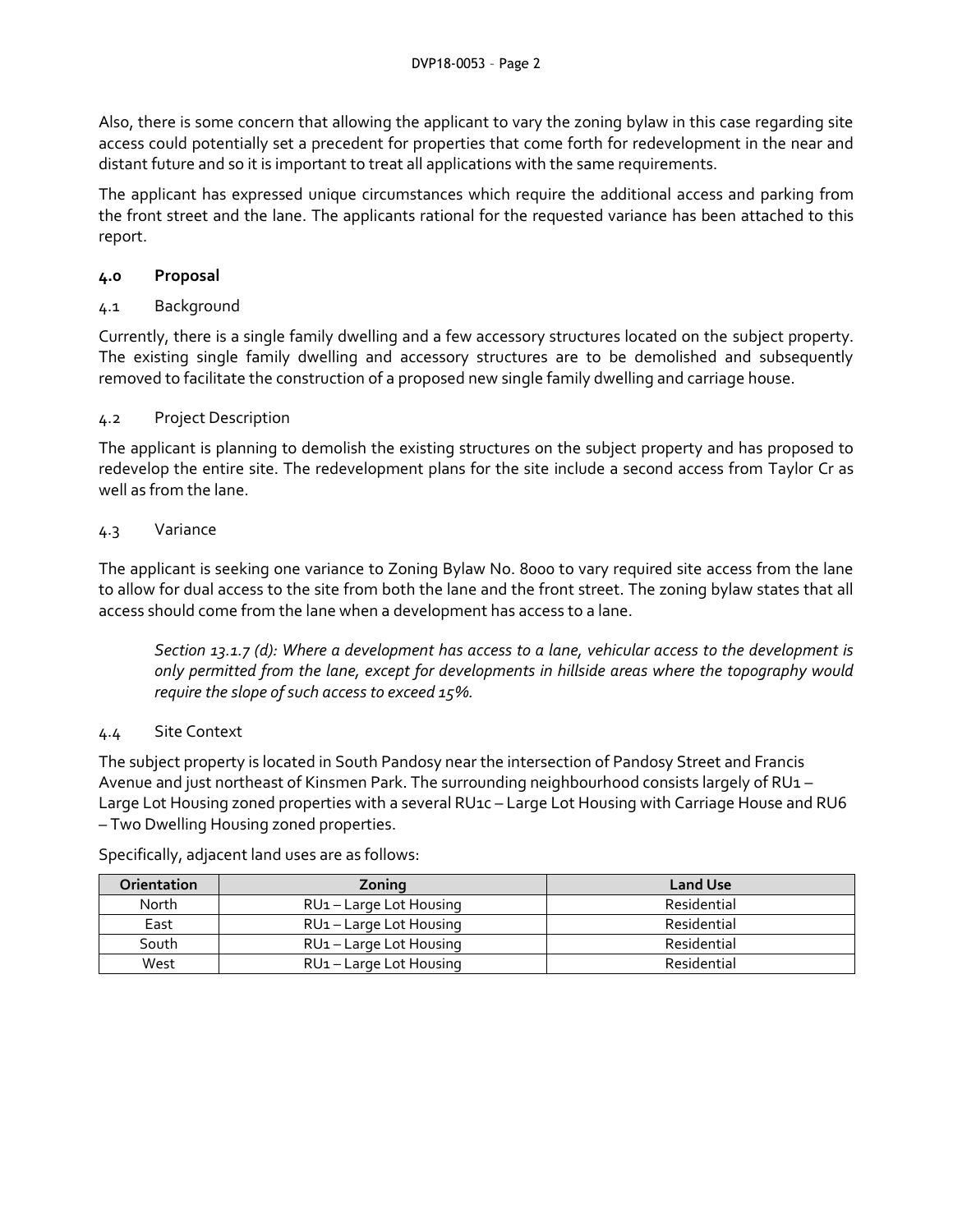

**Subject Property Map:** 2424 Taylor Cr

#### **5.0 Current Development Policies**

5.1 Kelowna Official Community Plan (OCP)

#### **Development Process**

Sensitive Infill.<sup>1</sup> Encourage new development or redevelopment in existing residential areas to be sensitive to or reflect the character of the neighbourhood with respect to building design, height and siting.

#### **6.0 Technical Comments**

- 6.1 Building & Permitting Department
	- No comments applicable to Development Variance Permit.
- 6.2 Development Engineering Department
	- See attached memorandum dated March 7, 2018
- 6.3 Fire Department
	- No comments applicable to Development Variance Permit.

<sup>-</sup><sup>1</sup> City of Kelowna Official Community Plan, Policy 5.22.6 (Development Process Chapter).